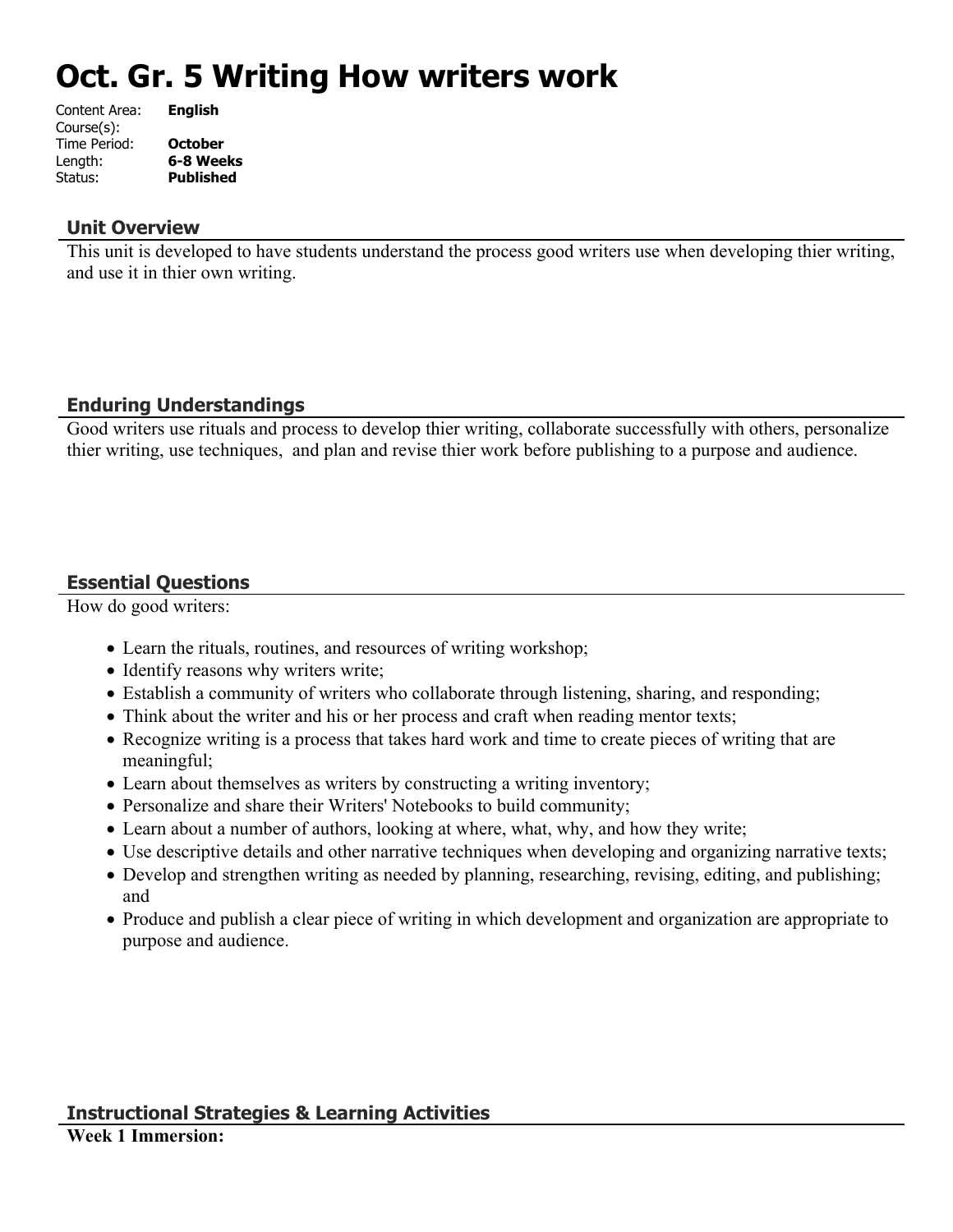Objective: Read, discuss, and learn from mentor authors and texts. Create a writing environment.

Activities/Tasks/Materials:

- Day 1: A Reading and Writing Community (21-22)
- Showcase all of the unit books
- Appendix 1 "My Writing Interest Interview"
- Appendix 2 "As a Community of Writers We..."
- **Discuss goals for writing and using reading as guides/prompts.**
	- o Day 2: The Power and Purpose of a Writer's Notebook (23-24)
	- o *A Writer's Notebook* by Ralph Fletcher
	- o *Amelia Writes Again* by Marrissa Moss
	- o Appendix 3 "What is a Writer's Notebook?"
	- o Appendix 4 "Letter to Parents"
	- o **Prepare a Writer's Notebook.**
		- Day3: Writers' Notebooks: A Place to Collect (25-27)
		- *A Desert Scrapbook* by Virginia Wright-Frierson
		- **Students' Writers' Notebooks**
		- **Make the connection between sketching and writing. Practice this.**
		- **Take outside classroom to another location to sketch observations**
			- Day 4: Read like a Writer (28-29)
			- *Saturdays and Teacakes* by Lester Laminack
			- Appendix 5 "Sample Craft Chart"
			- **Use evidence from the text to engage in collaborative conversations about Laminack's process.**
				- Day 5: Writer's Notebooks: A Place to Celebrate (30-31)
				- *I'm in Charge of Celebrations* by Byrd Baylor
				- **Students' Writers' Notebooks**
				- Use textual evidence and own schema to share ideas and build on the ideas of others.
				- Write in Writers' Notebooks about small things or experiences that are valued and worth celebrating.

#### Week 2: **Generating Ideas : Write often and write for various reasons**

Day 6: Generating Ideas I: Times We Will Never Forget (39-41)

- *Saturdays and Teacakes* by Lester Laminack
- Students' Writers' Notebooks
- Appendix 1 "Times We Will Never Forget
- **Students will recall and write about their unforgettable memories, using descriptive details to convey these experiences.**
- Independent Writing and Teacher conferring
	- o Day 7: Generating Ideas II: Strategies That Keep Us Going (43-44)
	- o *A Writer's Notebook* by Ralph Fletcher
	- o Students' Writers' Notebooks
	- o Chart Paper
	- o Appendix "What to Do If I'm Done or Stuck"
	- o **Students will learn to "write small," make lists, and use the anchor charts from around the room as sources of inspiration.**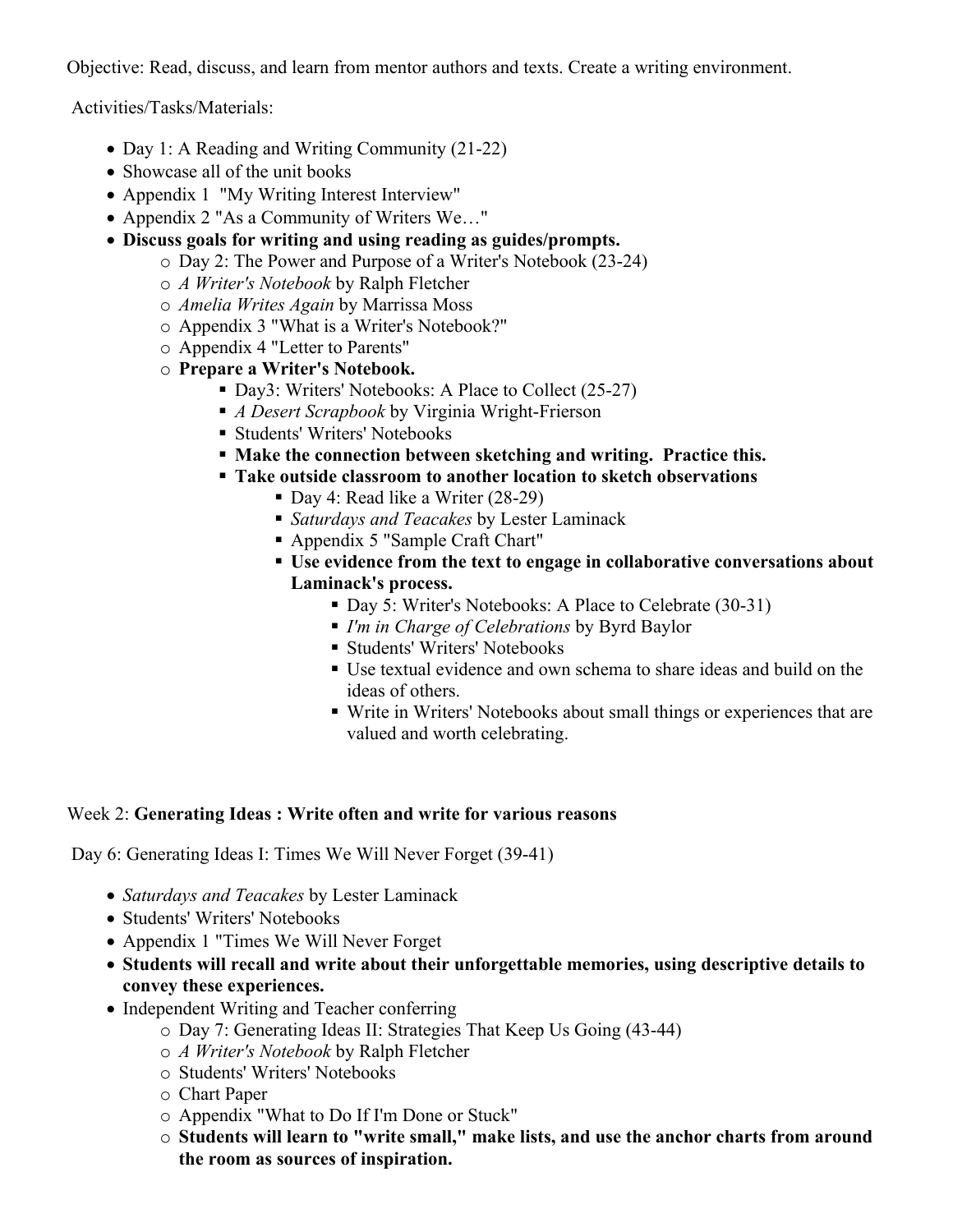o Independent Writing and Teacher Conferring

## **Selecting: Find subjects that matter and are relevant to the purpose and intention.**

Day 8: Selecting: Deciding What to Publish (46-47)

- Students' Writers' Notebooks
- Sticky Notes
- *A Writer's Notebook* by Ralph Fletcher (Chap 11)
- Appendix "Selecting a Piece to Publish."
- **Students will reread their entries and choose one to stick with, keeping in mind their audience and purpose for writing.**
- Independent writing and Teacher Conferring

# **Collecting: Research, explore, and gather information about your topic using different sources.**

Days 9 & 10: Collecting: Sketch to Stretch (49-51)

- Students' Writers' Notebooks
- *A Desert Scrapbook* by Virginia Wright-Frierson
- *Amelia Writes Again* by Marissa Moss
- Appendix "Sketching Frames."
- **Students will sketch and zoom in on small details as a way to develop and explore their seed ideas.**
- Independent Writing and Teacher Conferring

# **Drafting: Plan, envision, and organize text.**

Days 11 & 12: Drafting: Ideas and Their Order (53-55)

- Students' Writers' Notebooks
- Drafting Folders
- Lined Paper
- Highlighters
- *Saturdays and Teacakes* by Lester Laminack
- Appendix 1 "Transition Words and Phrases That Move Readers Through Time"
- Appendix 2 "Let's Get Organized"
- Appendix 3 "When Drafting We..."
- **Students will use transition words and/or phrases that move readers through time in order to sequence events, including a beginning, middle, and conclusion to their stories.**

# **Revising: Reread and craft your piece to fit the genre and purpose.**

- Days 13 & 14: Revising: Bringing Out Your Voice (59-60)
- Students' Drafts
- *I'm in Charge of Celebrations* by Byrd Baylor
- Appendix "Dialogue and Internal Thinking"
- **Students will consider their purposes as they add dialogue and internal thinking to give voice to their narratives.**

**Editing: Use convention to get meaning across.**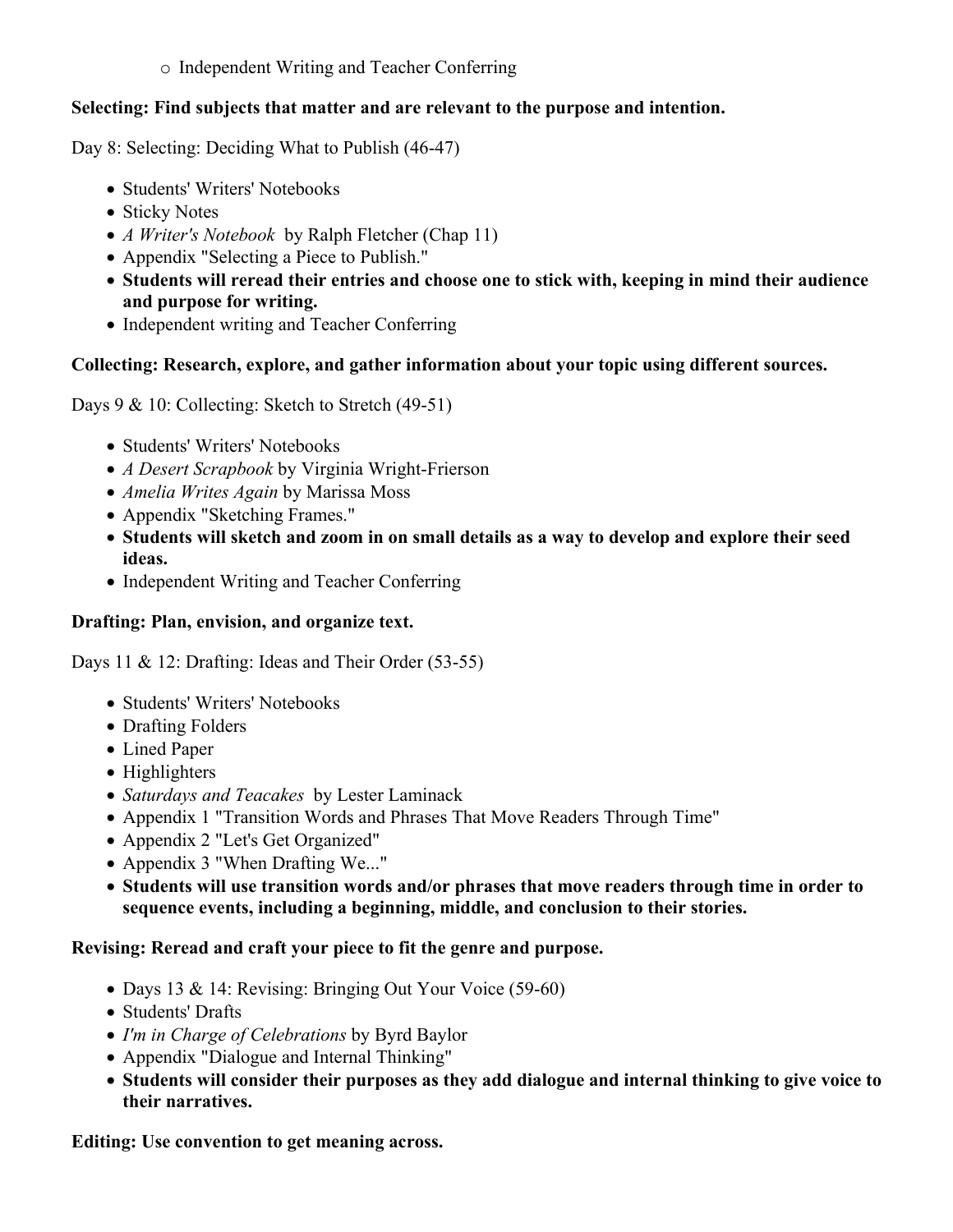- Day 15: Editing: What Is Editing?(62-64)
- Colored Pens
- Students' Drafts
- Spelling Resources
- Appendix "CUPS Editing Checklist."
- A student's draft with some capitalization, punctuation, and spelling errors.
- **Students will use an editing checklist independently and with a partner to ensure that they have correctly applied the conventions of standard English grammar and usage, capitalization, punctuation, and spelling.**

## **Publishing: Prepare texts for an audience of readers.**

Day 16: Publishing: What Is Publishing? (66-67)

- Author's Note from *I'm in Charge of Celebrations* by Byrd Baylor
- Dedication from *Amelia Writes Again* by Marissa Moss
- Illustrations from *Saturdays and Teacakes* by Lester Laminack and *A Desert Scrapbook* by Virginia Wright-Frierson
- Appendix 1: "Author's Note/Dedication"
- Appendix 2: "Ways to Celebrate"
- Appendix 3: "Readers' Comments
- **Students will prepare a final copy of their piece, either neatly handwritten or typed on a computer, and may include illustrations, a Dedication, and/or an Author's Note.**

#### **Assessment: Self assessment and teacher assessment.**

Day 17: Assessment: Student Self-Reflection

- Students' Writers' Notebooks
- Students' Drafts
- Students' Published Pieces
- Appendix "How Far Have I Come?"
- **Students will reflect on their writing processes and strategies they've used in order to achieve their writing goals.**

## **Celebration:**

## **October 1st-- Writers' Celebration and Workshop with Author Marissa Moss**

YouTube video part 1 of Amelia's Notebook: [https://youtu.be/4V\\_eYHCbqMw](https://youtu.be/4V_eYHCbqMw)

Part 2<https://youtu.be/mKPsi5eJ1fs>

Students will learn about the career of a professional writer.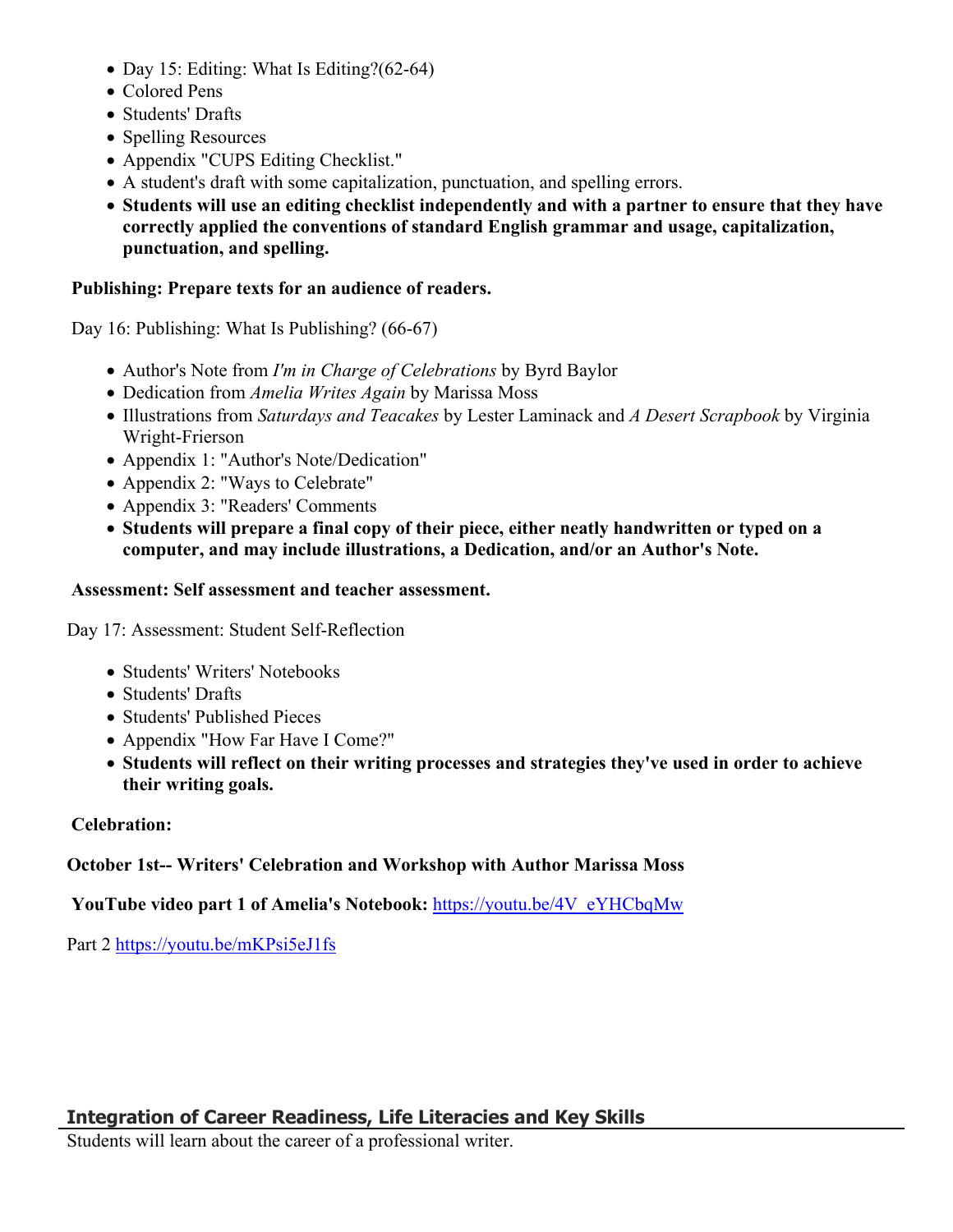| TECH.9.4.5.DC.4  | Model safe, legal, and ethical behavior when using online or offline technology (e.g.,<br>$8.1.5.NI.2$ ).                                                                                                                                   |
|------------------|---------------------------------------------------------------------------------------------------------------------------------------------------------------------------------------------------------------------------------------------|
| TECH.9.4.5.GCA.1 | Analyze how culture shapes individual and community perspectives and points of view<br>(e.g., 1.1.5.C2a, RL.5.9, 6.1.5. HistoryCC.8).                                                                                                       |
|                  | Curiosity and a willingness to try new ideas (intellectual risk-taking) contributes to the<br>development of creativity and innovation skills.                                                                                              |
|                  | The ability to solve problems effectively begins with gathering data, seeking resources,<br>and applying critical thinking skills.                                                                                                          |
| WRK.9.2.5.CAP.1  | Evaluate personal likes and dislikes and identify careers that might be suited to personal<br>likes.                                                                                                                                        |
| WRK.9.2.5.CAP.2  | Identify how you might like to earn an income.                                                                                                                                                                                              |
| TECH.9.4.5.Cl.1  | Use appropriate communication technologies to collaborate with individuals with diverse<br>perspectives about a local and/or global climate change issue and deliberate about<br>possible solutions (e.g., W.4.6, 3.MD.B.3,7.1.NM.IPERS.6). |
| TECH.9.4.5.CI.4  | Research the development process of a product and identify the role of failure as a part of<br>the creative process (e.g., W.4.7, 8.2.5.ED.6).                                                                                              |
| WRK.9.2.5.CAP.3  | Identify qualifications needed to pursue traditional and non-traditional careers and<br>occupations.                                                                                                                                        |
|                  | Collaboration with individuals with diverse perspectives can result in new ways of thinking<br>and/or innovative solutions.                                                                                                                 |
| WRK.9.2.5.CAP.4  | Explain the reasons why some jobs and careers require specific training, skills, and<br>certification (e.g., life guards, child care, medicine, education) and examples of these<br>requirements.                                           |

# **Technology and Design Integration**

SMARTboard Integration

Google Applications (Docs, Presentation, Classroom)

| CS.3-5.8.1.5.CS.2 | Model how computer software and hardware work together as a system to accomplish<br>tasks.                                                       |
|-------------------|--------------------------------------------------------------------------------------------------------------------------------------------------|
|                   | Software and hardware work together as a system to accomplish tasks (e.g., sending,<br>receiving, processing, and storing units of information). |
|                   | Shared features allow for common troubleshooting strategies that can be effective for<br>many systems.                                           |
| CS.3-5.8.1.5.CS.3 | Identify potential solutions for simple hardware and software problems using common<br>troubleshooting strategies.                               |
| CS.3-5.8.1.5.CS.1 | Model how computing devices connect to other components to form a system.                                                                        |

# **Interdisciplinary Connections**

| MA.K-2.1.2.2.Pr4a | With guidance and moving towards independence, combine art forms and media content<br>into media artworks such as an illustrated story or narrated animation. |
|-------------------|---------------------------------------------------------------------------------------------------------------------------------------------------------------|
| MA.K-2.1.2.2.Pr4b | Practice combining varied academic, arts and media content to form media artworks.                                                                            |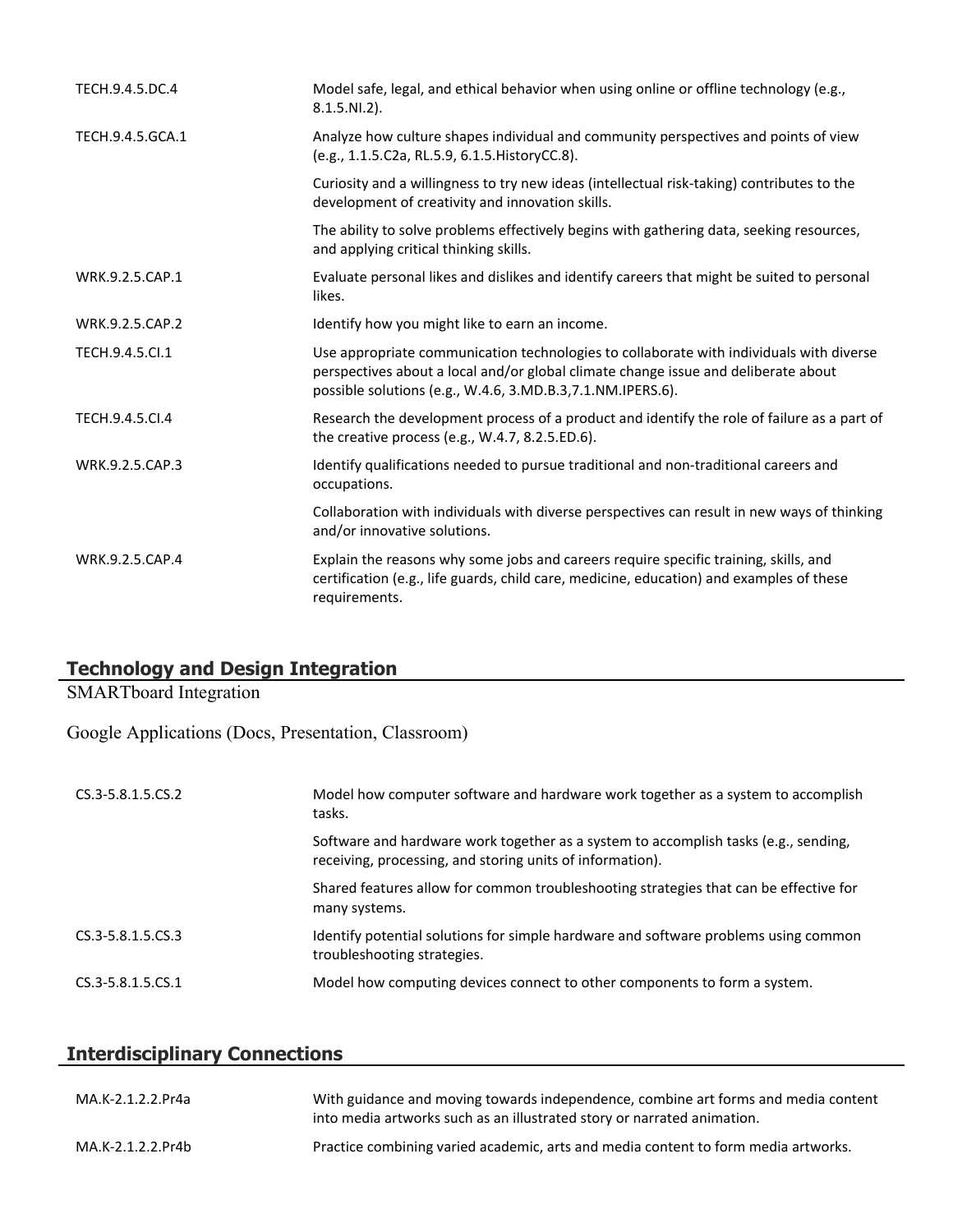## **Differentiation**

- Understand that gifted students, just like all students, come to school to learn and be challenged.
- Pre-assess your students. Find out their areas of strength as well as those areas you may need to address before students move on.
- Consider grouping gifted students together for at least part of the school day.
- Plan for differentiation. Consider pre-assessments, extension activities, and compacting the curriculum.
- Use phrases like "You've shown you don't need more practice" or "You need more practice" instead of words like "qualify" or "eligible" when referring to extension work.
- Encourage high-ability students to take on challenges. Because they're often used to getting good grades, gifted students may be risk averse.
- **Definitions of Differentiation Components**:
	- o Content the specific information that is to be taught in the lesson/unit/course of instruction.
	- o Process how the student will acquire the content information.
	- o Product how the student will demonstrate understanding of the content.
	- o Learning Environment the environment where learning is taking place including physical location and/or student grouping

## **Differentiation occurring in this unit:**

Differentiated through topic selection, paragraph construction, additional challenges as needed, support as needed.

# **Modifications & Accommodations**

Refer to QSAC EXCEL SMALL SPED ACCOMMOCATIONS spreadsheet in this discipline.

## **Modifications and Accommodations used in this unit:**

Modifications and accommodations in accordance with individual IEP's.

## **Benchmark Assessments**

**Benchmark Assessments** are given periodically (e.g., at the end of every quarter or as frequently as once per month) throughout a school year to establish baseline achievement data and measure progress toward a standard or set of academic standards and goals.

## **Schoolwide Benchmark assessments:**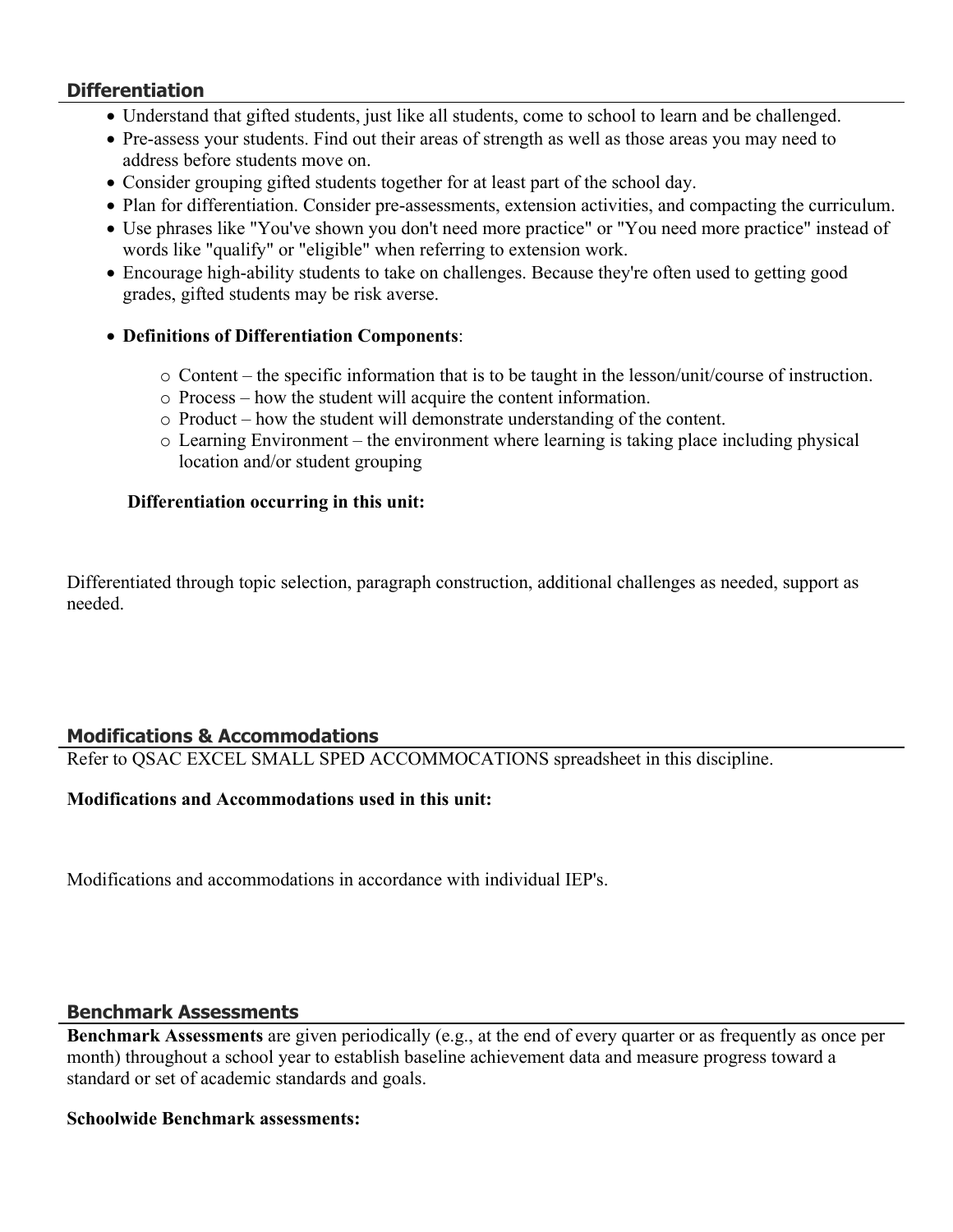Aimsweb benchmarks 3X a year

Linkit Benchmarks 3X a year

DRA

## **Additional Benchmarks used in this unit:**

AIMS Web Testing and Writing Samples

# **Formative Assessments**

Assessment allows both instructor and student to monitor progress towards achieving learning objectives, and can be approached in a variety of ways. **Formative assessment** refers to tools that identify misconceptions, struggles, and learning gaps along the way and assess how to close those gaps. It includes effective tools for helping to shape learning, and can even bolster students' abilities to take ownership of their learning when they understand that the goal is to improve learning, not apply final marks (Trumbull and Lash, 2013). It can include students assessing themselves, peers, or even the instructor, through writing, quizzes, conversation, and more. In short, formative assessment occurs throughout a class or course, and seeks to improve student achievement of learning objectives through approaches that can support specific student needs (Theal and Franklin, 2010, p. 151).

#### **Formative Assessments used in this unit:**

Pre-writing activities embedded in the lessons.

Rough draft construction.

successful writing process progression.

## **Summative Assessments**

**Summative assessments** evaluate student learning, knowledge, proficiency, or success at the conclusion of an instructional period, like a unit, course, or program. Summative assessments are almost always formally graded and often heavily weighted (though they do not need to be). Summative assessment can be used to great effect in conjunction and alignment with formative assessment, and instructors can consider a variety of ways to combine these approaches.

#### **Summative assessments for this unit:**